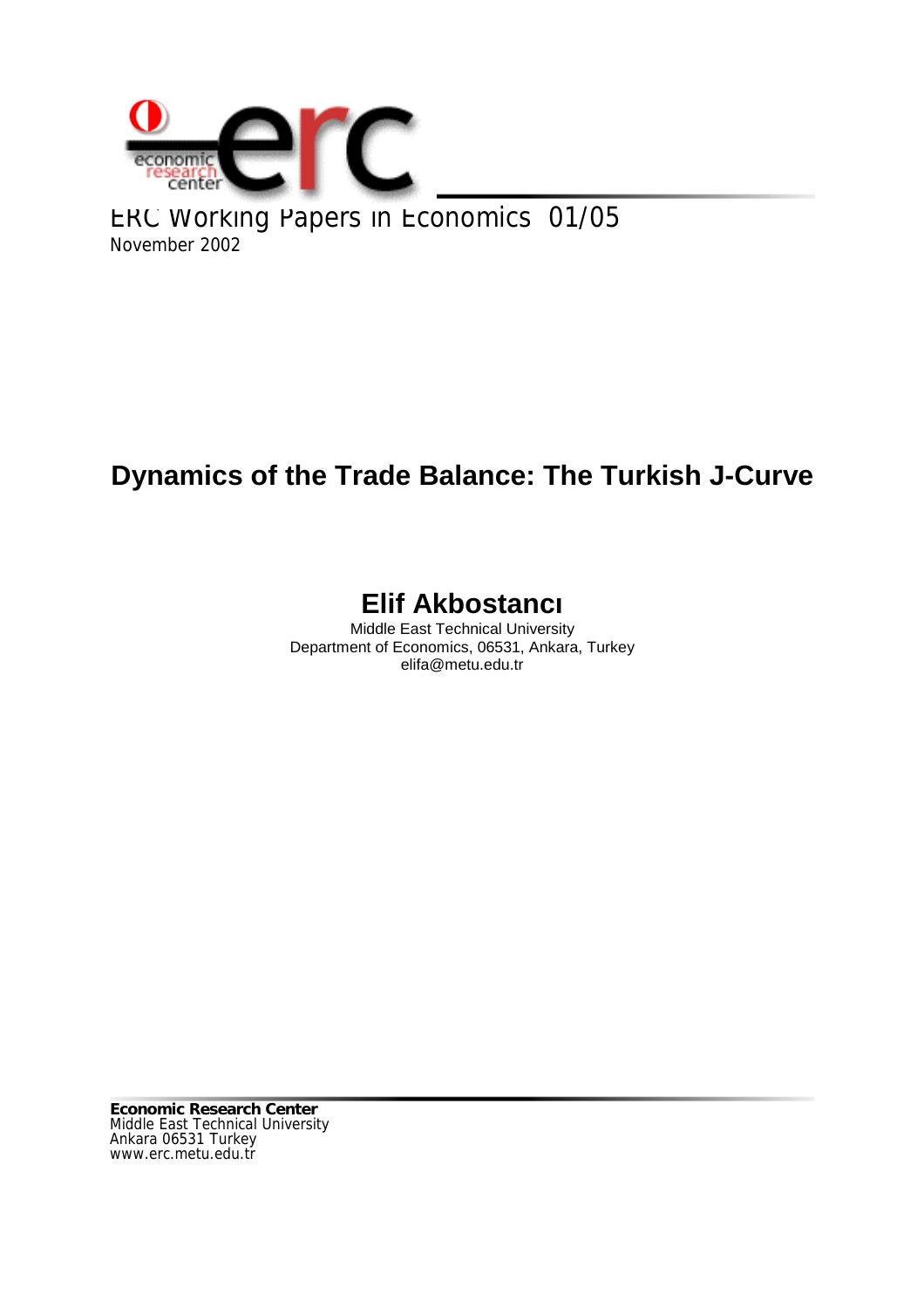**Abstract:** The J-curve hypothesis suggests a specific pattern for the response of trade balance to real exchange rate changes: a real depreciation initially worsens the trade balance, but through time the trade balance improves, and thus the response of the trade balance over time generates a tilted J shape. This study investigates the existence of a J-curve in the Turkish data in the period of 1987-2000, by using quarterly data. First an error correction model is estimated to differentiate between the long-run equilibrium and short-run dynamics. Then the response of trade balance to real exchange rate shocks are investigated by using the generalized impulse response methodology. Even though the suggested long-run pattern, which is the improvement of the trade balance in response to a real depreciation emerges, our results do not exactly support the J-curve hypothesis in the short-run. In this study we found that the short-run behavior of the trade balance in response to real exchange rate shocks show an S-pattern reminiscent of the Backus et al (1994) rather than the J-curve pattern.

#### **JEL Classification:** F30, F32, F41

**Key Words:** J-Curve, trade balance, Marshall-Lerner condition, cointegration, impulse response analysis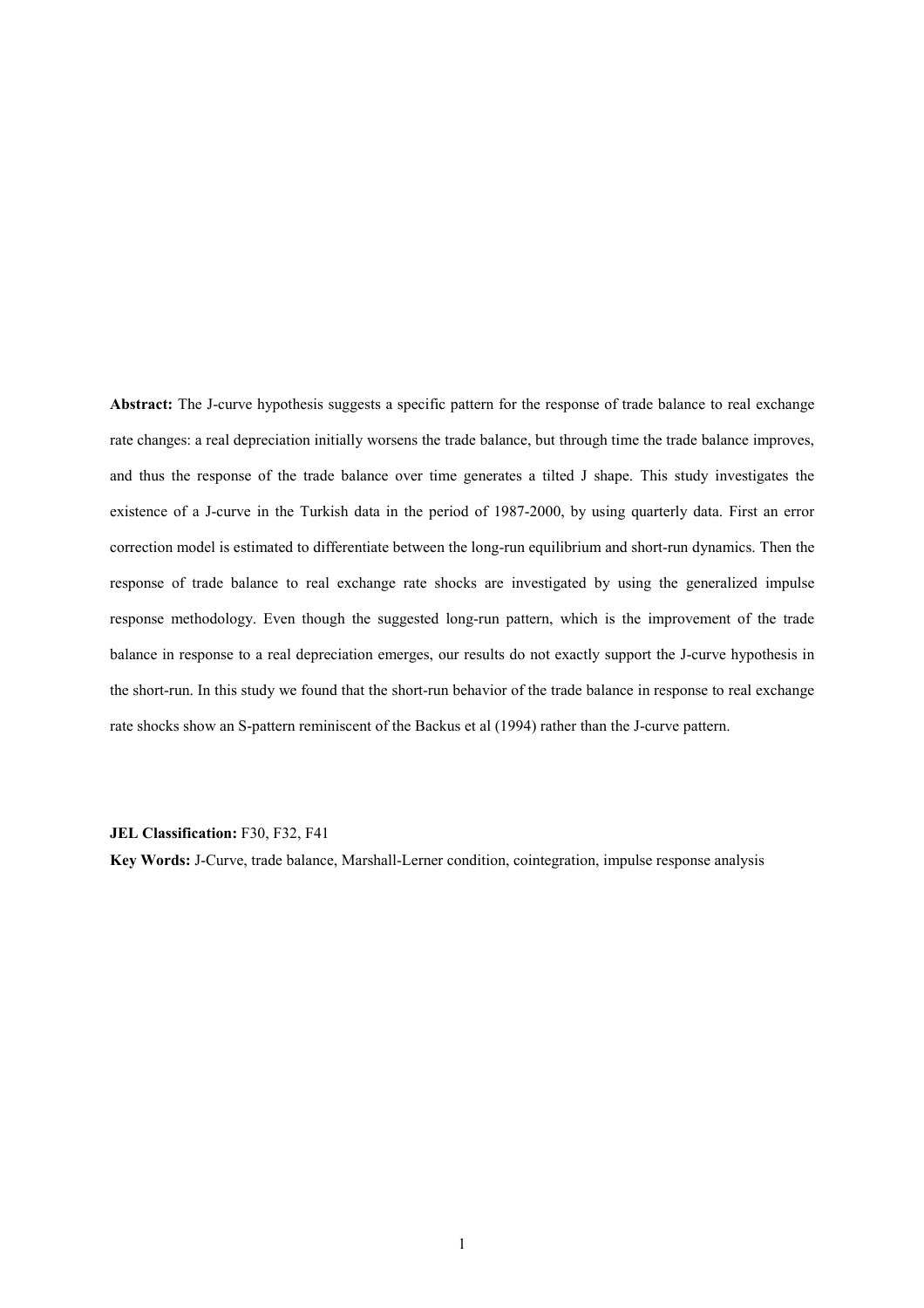## **I. Introduction**

The relationship between the trade balance and the real exchange rate attracted attention of economists for some time. There is a popular belief that this relationship differs through time; that is the short-run and the long-run responses of the trade balance will be different. It is suggested and widely believed that a real depreciation initially worsens the trade balance, but through time trade balance improves, and thus the response of trade balance over time generates a tilted J shape.

The textbook explanation of J-curve goes as follows; following a real depreciation volumes of exports and imports would not change much as the export and import contracts are usually made several months in advance. But the real depreciation will make the predetermined level of imports to cost more in domestic currency units, thus value of imports rise where the value of exports do not change much, which will worsen the trade balance immediately after the real depreciation. However as time passes by, both producers and consumers will be more responsive and quantities start to adjust to the change in relative price of domestic goods and hence trade balance start to improve. The response of the trade balance through time then forms the famous J shape. Of course implicit in this discussion is the assumption that in the short-run elasticities are sufficiently low and in the long-run elasticities are sufficiently high, or in the long-run Marshall-Lerner condition holds.

The J-curve hypothesis generated a series of empirical research that investigated the existence of J-curve both in the US data and other countries' data. The evidence that emerged from this literature is rather mixed. Earlier studies like Krugman and Baldwin (1987) finds evidence of a J-curve in the US data. However in a series of papers Rose and Yellen (1989)(R&Y from now on), Rose (1990) and (1991), not only the J-curve hypothesis is rejected, but also it is argued that there is no significant effect of the real exchange rate on the trade balance for both the developing and the developed countries, including the US.

In a more recent study by using the model introduced in R&Y, Bahmani-Oskoee and Brooks (1999) used ARDL approach to analyze the US data and found that short-run results support the R&Y finding that is there is no effect of real exchange rate on the trade balance in the short run, but in the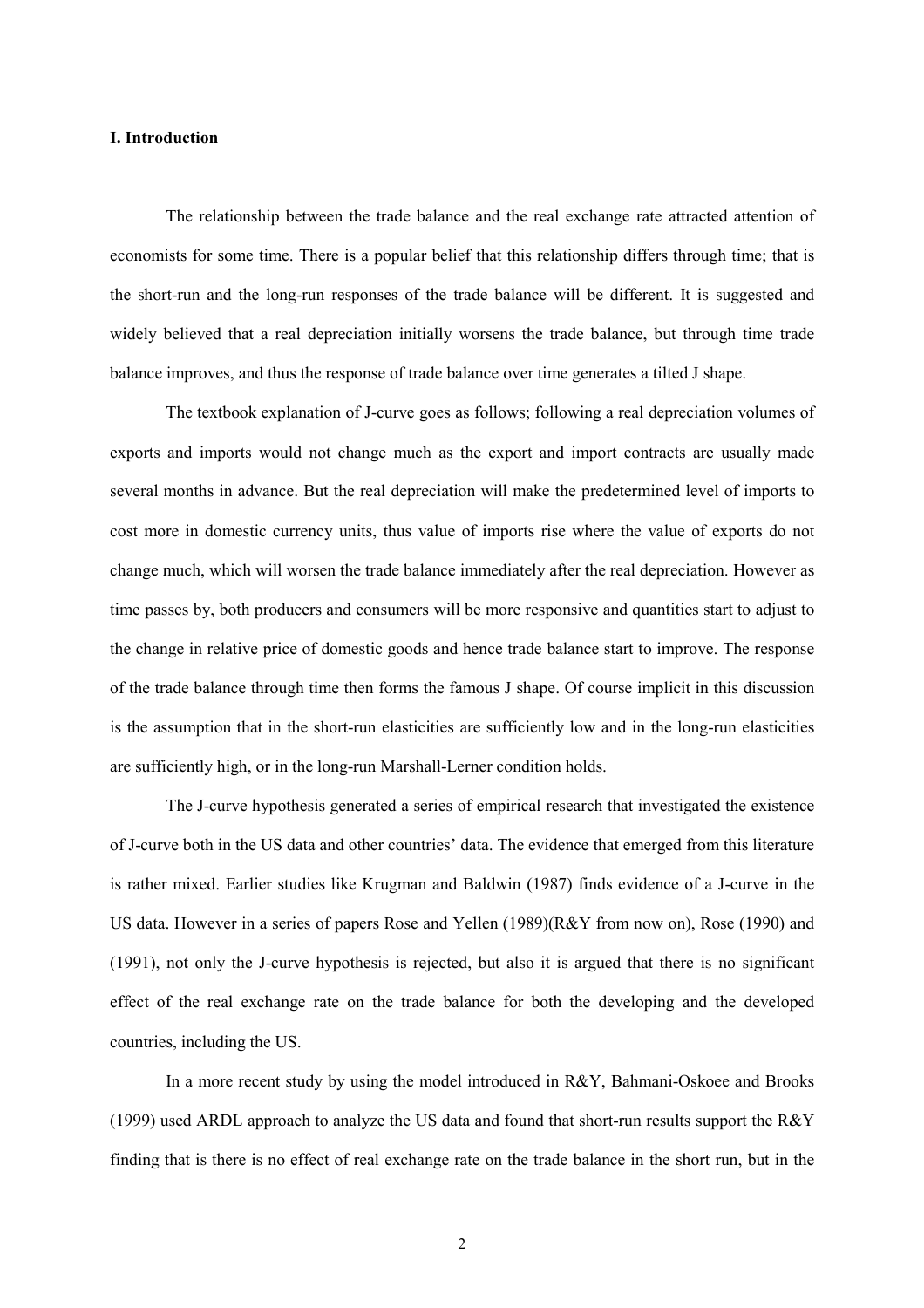long-run the real depreciation of the US Dollar found to have a favorable effect on the trade balance. Wilson and Tat (2001) on the other hand again by using the R&Y model find similar results as R&Y for Singapore. However Singh (2002) by using a trade balance model ala Rose (1991) and an error correction model finds that trade balance of India is sensitive to real exchange rate changes as opposed to Rose (1990) and (1991).

In alternative approaches Koray and McMillin (1999) and Leonard and Stockman (2001) find positive evidence of J-curve. Koray and McMillin (1999) examined the response of real exchange rates and the trade balance to monetary policy shocks by using a structural VAR model. They find that a negative monetary shock initially improves the trade balance, which is correlated with an appreciation of the exchange rate, subsequently deteriorates the trade balance, thus providing support for the J-curve hypothesis. Leonard and Stockman (2001) use non-parametric methods that allow for non-linearities to analyze the statistical relationship between current accounts, exchange rates and GDP. Their evidence supports the existence of J-curve in the data but not its standard explanation. They found that an increase in the current account is associated with a fall in GDP. This contradicts with the standard theoretical explanation that in the long-run trade balance improves after a depreciation through the increase in foreign demand improving the domestic GDP.

Rather than the J-curve, a few other papers talk about an S-curve in terms of the dynamic response of the trade balance. Backus, Kehoe and Kydland (1994) develop an international real business cycle model and find that the trade balance is counter cyclical and the cross correlation function of the trade balance and the terms of trade displays an S shape. Similarly Roberts (1995) in a dynamic model where import expenditure depends on wealth finds that besides the usual J-curve a second independent one emerges. When the two curves are considered in conjunction a wider range of dynamic possibilities including an approximation to an S-curve emerges.

In an empirical study Marwah and Klein (1996) estimate trade balance equations for US and Canada to determine the adjustments in trade balances. They find that there is a tendency for trade balances to worsen first after a depreciation and then to improve, but after several quarters there appears to be a tendency to worsen again, which produces an S pattern that is also suggested by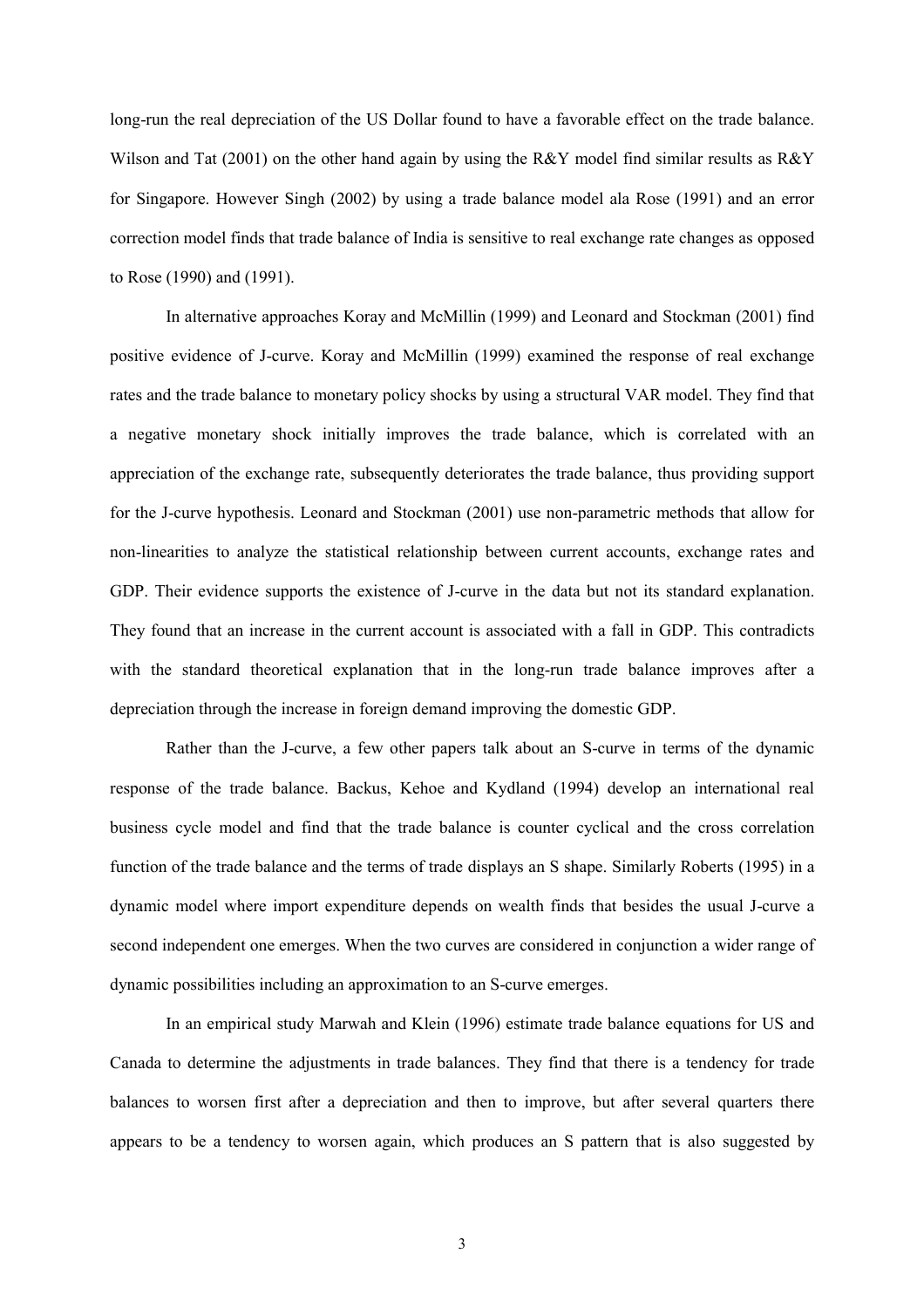Backus et al. (1994). However Bahmani-Oskoee and Brooks (1999) criticize Marwah and Klein (1996) on the grounds that they use non-stationary data to derive their results.

Regarding the Turkish data there are only a few studies that are done in this area. Among them for example Rose (1990)'s data set includes the Turkish data for the period 1970-1988 and he finds out that real exchange rate has no effect on the trade balance for that period. Problem with this study is that Turkey experienced a major structural change during the period that the mentioned study covers. Until 1980's the exchange rates were fixed and rarely devalued and the foreign exchange market was under strict regulation. Starting from 1980 Turkey experienced financial liberalization where the previously overvalued Turkish Lira is devalued and Turkey started to take measures to promote exports. Considering these facts Brada, Kutan and Zhou (1997) in the analysis of the Turkish data during the period 1969-1993 divide the data into two sub samples; 1969-1979 and 1980-1993. By using a trade balance model a la R&Y they find that in 1970's there is no long-run relationship between the trade balance, real exchange rate and domestic and foreign incomes, but in 1980's balance of trade is responsive to the real exchange rate. Therefore it can be said that the trade policy change of 1980's has a significant impact on the Turkish trade balance.

In this study we will examine the relationship between the trade balance and real exchange rate for the Turkish data, covering the period of 1987(I)-2000(IV) by using general to specific VAR techniques. In order to differentiate between the long-run equilibrium and short-run disequilibrium dynamics and also to deal with the non-stationary data, cointegration analysis and a vector error correction model will be used. Also to further investigate the dynamics of the trade balance the generalized impulse response analysis will be used.

Impulse response analysis investigates the impulse response function through time, which measures the time profile of the effect of a shock at a given point in time on the expected future values of the variables in a dynamical system. Demirden and Pastine (1995) suggest using impulse response analysis in determining the existence of J-curve in the data, which allows for detecting the feedback effects. However their study uses orthogonalized impulse responses, which are not unique, and changes as the ordering of the model variables change. Koop et al (1996) and Pesaran and Shin (1998) developed the method of generalized impulse responses which are unique and invariant to the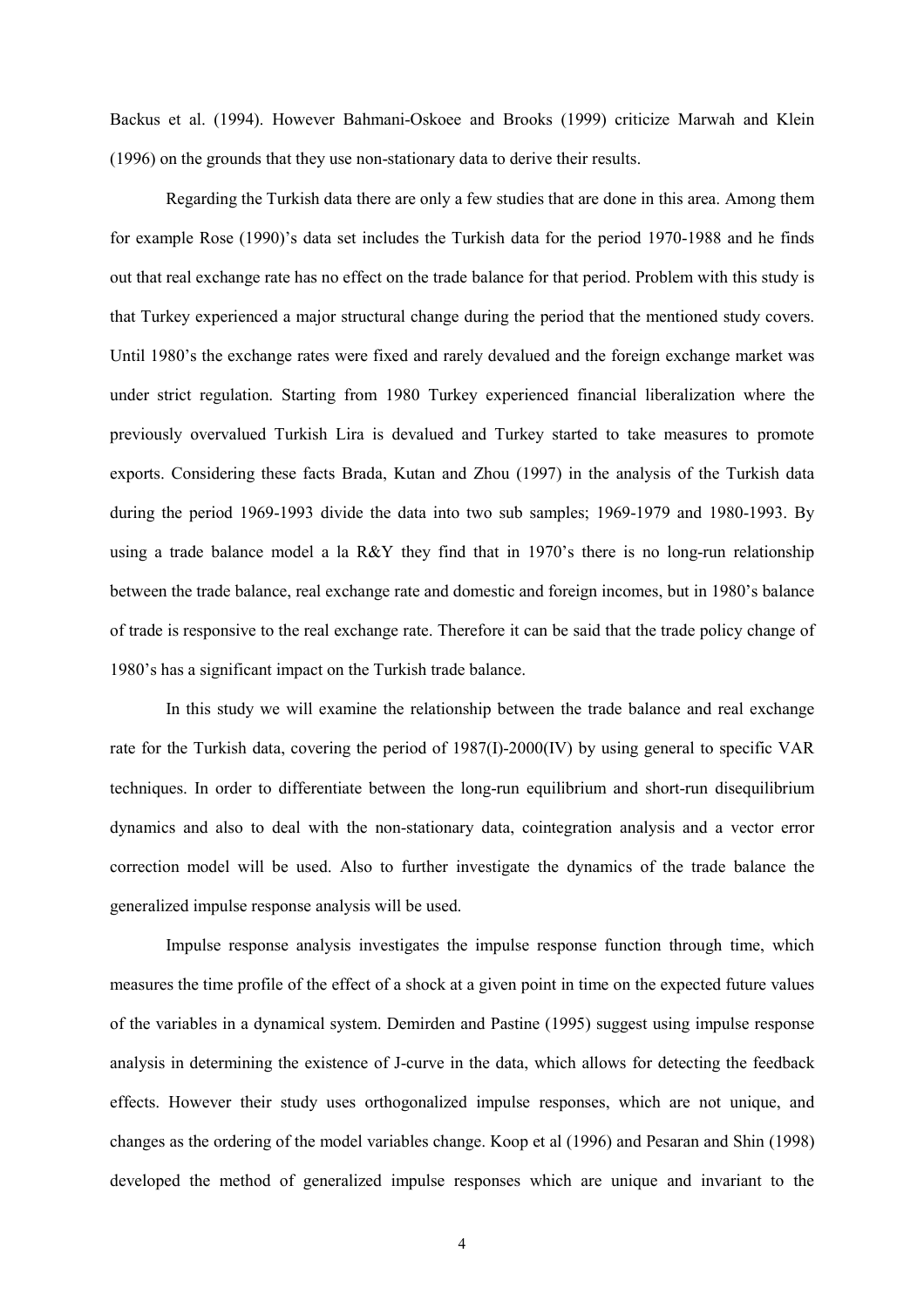reordering of the variables in the VAR, and can be used both for the linear and nonlinear models. For this reason we will employ this methodology to analyze the dynamics of the trade balance.

Our study will improve the existing literature in a couple of aspects. Implementation of the general to specific econometric techniques involves in starting with a general enough data generating process for the relevant set of variables then reduces and simplifies it by testing restrictions and statistical properties of the model. So by not imposing a specific functional form on data it allows the researcher to investigate the congruency of the observed data to economic theory. In that sense Brada et al. (1997) for example estimate a single trade balance equation which imposes a specific data generating function without testing it, and completely misses the possible feedback effects that is allowed by the use of VAR models. Also the use of generalized impulse response analysis is unique, and will bring further insight to the short-run dynamics of the trade balance in general.

Organization of the paper is as follows: section II introduces the model and the data set that is used in estimations. The cointegration analysis is described in section III. Results of the short-run dynamic analysis within the form of an VECM are given in section IV. Section V presents the impulse response analysis and finally section VI concludes the paper.

#### **II Model and Data**

Our dynamic specification is based on the imperfect substitutes model of Goldstein and Khan (1985), where the reduced form of the trade balance is developed by  $R\&Y$  and is given as follows:

$$
B = f[Y, Y^*, q] \qquad \text{and} \qquad q = (P^*/P) E \tag{1}
$$

Where B is the trade balance, Y domestic income,  $Y^*$  foreign income and q is the real exchange rate, E nominal exchange rate and P\* and P are the foreign and domestic price levels respectively. The Jcurve hypothesis suggests that the partial derivative dB/dq will be negative in the short-run and positive in the long-run.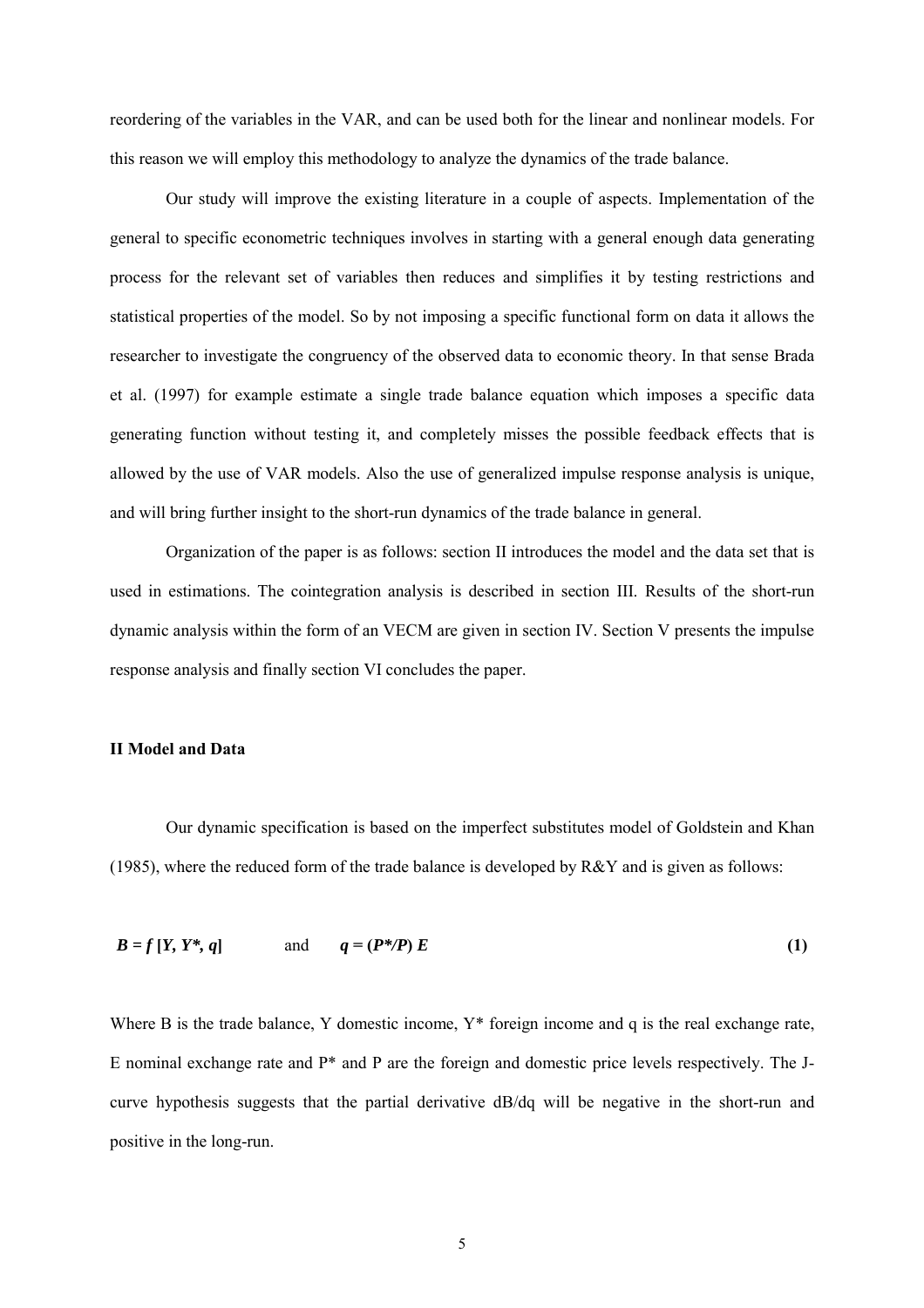In this study rather than using single equation techniques we will use the VECM approach where we will model equation (1) as follows:

$$
\Delta X_{t} = \sum_{i=1}^{k-1} \Gamma_{i} \Delta X_{t-i} + \Pi X_{t-k} + \mu + \varepsilon_{t}
$$
\n
$$
\Pi = \alpha \beta'
$$
\n(2)

**(3)**

Where  $X_t$  is a px1 vector of stochastic variables, in our case  $X_t = [B, Y, Y^*, q]$ , which are presumed to be I(1).  $\mu$  is the intercept term, and  $\varepsilon_t$  is the error term and, is assumed to be white noise. Since  $X_t$  is presumed to be  $I(1)$ , if a linear combination of these  $I(1)$  variables exists that is stationary then these variables are said to be cointegrated. If cointegration exists then Engle and Granger (1987) showed that an error correction representation like equation (2) exists for these variables. Furthermore  $\Pi$  is the impact matrix where  $\alpha$  is the vector of adjustment coefficients and  $\beta$  is the vector of cointegrating relations and both are p x r matrices. Since the existence of error correction form depends on the cointegrating relations we will first search for the long-run cointegrating relations between the variables of the model and then estimate equation (2) and look at the short-run dynamics between these variables of the model.

The data set covers the period of 1987(I) to 2000(IV) for Turkey. The variables are real trade balance **B1**, which is defined as the difference between the exports and imports in constant 1987 prices. REER2 is the real effective exchange rate, based on the currencies of the two basic trade partners of Turkey which are the US and Germany. **REER2** is calculated by using the weighted average of real US Dollar and German Mark exchange rates. Weights used are determined by looking at the weight of these two countries in the Turkish foreign trade, and are 0.3 and 0.7 respectively for USD and DM rates<sup>[1](#page-19-0)</sup>. YSA and W2 are the domestic and foreign income variables. For domestic and foreign real income we have used the GDP volume index values, for foreign income again a weighted average of the US and German GDP indices are calculated, and the domestic income series is seasonally adjusted. All the data used are originally derived from the Central Bank of Republic of Turkey database and IMF-IFS CD-Rom database.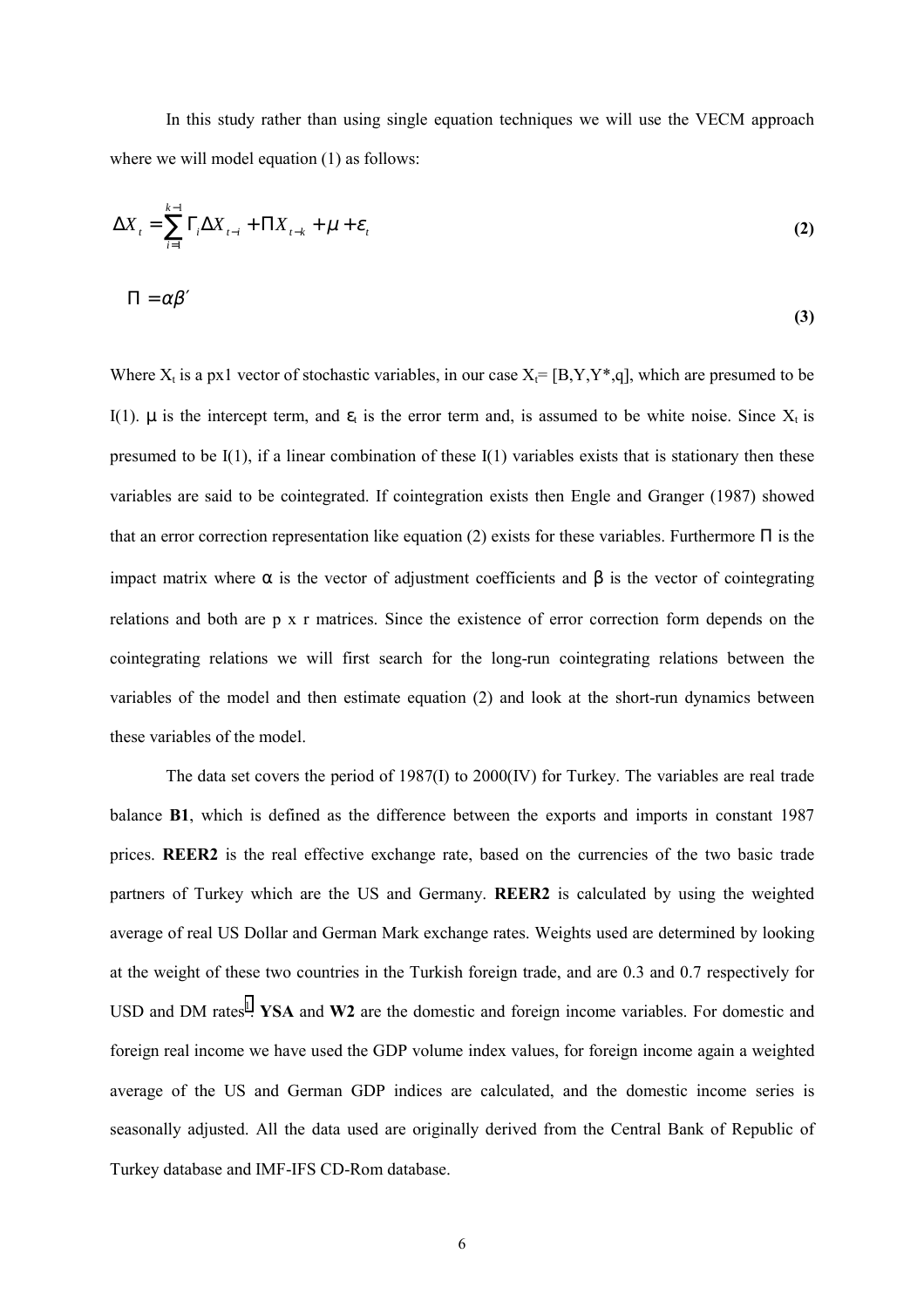By using this data set we will proceed on estimating an error correction model to examine the dynamics of the trade balance, but first the long-run properties are examined by using the cointegration analysis, in the next section.

#### **III Cointegration Analysis**

At first, time series properties of the model variables are examined by using the augmented Dickey-Fuller (ADF) unit root tests (Dickey and Fuller, 1981). Results of these tests are summarized in tables 1 and  $2<sup>2</sup>$ . Inspection of table 1 shows that all the variables of the model have unit roots. By looking at table 2 we see that they are stationary at first differences. Therefore we have concluded that our variable set is I(1) and carry on investigating the possibility of cointegration among these variables.

**Table 1 ADF Tests**

| Vars.             | Lags |          | Lags | ПŦ       |
|-------------------|------|----------|------|----------|
| <b>B</b> 1        |      | $-1.465$ |      | $-2.146$ |
| REER <sub>2</sub> |      | $-2.821$ |      | $-3.294$ |
| <b>YSA</b>        |      | $-1.032$ |      | $-3.122$ |
| W2                |      | $-1.431$ |      | $-2.418$ |
| .<br>.            | .    |          |      |          |

\*\* significance at 99%

| 1 avit 4           |      | ADF Tests of the first uniterences |      |            |
|--------------------|------|------------------------------------|------|------------|
| Vars.              | Lags | Պս                                 | Lags |            |
| DB1                |      | $-4.564**$                         |      | $-4.494**$ |
| DREER <sub>2</sub> |      | $-5.390**$                         |      | $-5.323**$ |
| <b>DYSA</b>        |      | $-7.962**$                         |      | $-7.879**$ |
| DW <sub>2</sub>    |      | $-6.107**$                         |      | $-6.150**$ |

**Table 2 ADF Tests of the first differences**

\*\* significance at 99%

The cointegration analysis uses the Johansen technique (Johansen, 1995). Initially we determine the rank of the long-run matrix Π, which involves finding the number of linearly independent columns of Π. This in fact will give us the number of cointegrating relationships that exist among our variables. Johansen developed two test statistics to determine the cointegration rank; the maximum eigenvalue statistics and the trace statistics. These statistics are calculated for our VAR model<sup>[3](#page-19-0)</sup> and are given in table 3. Both of these tests are standard likelihood ratio tests with non-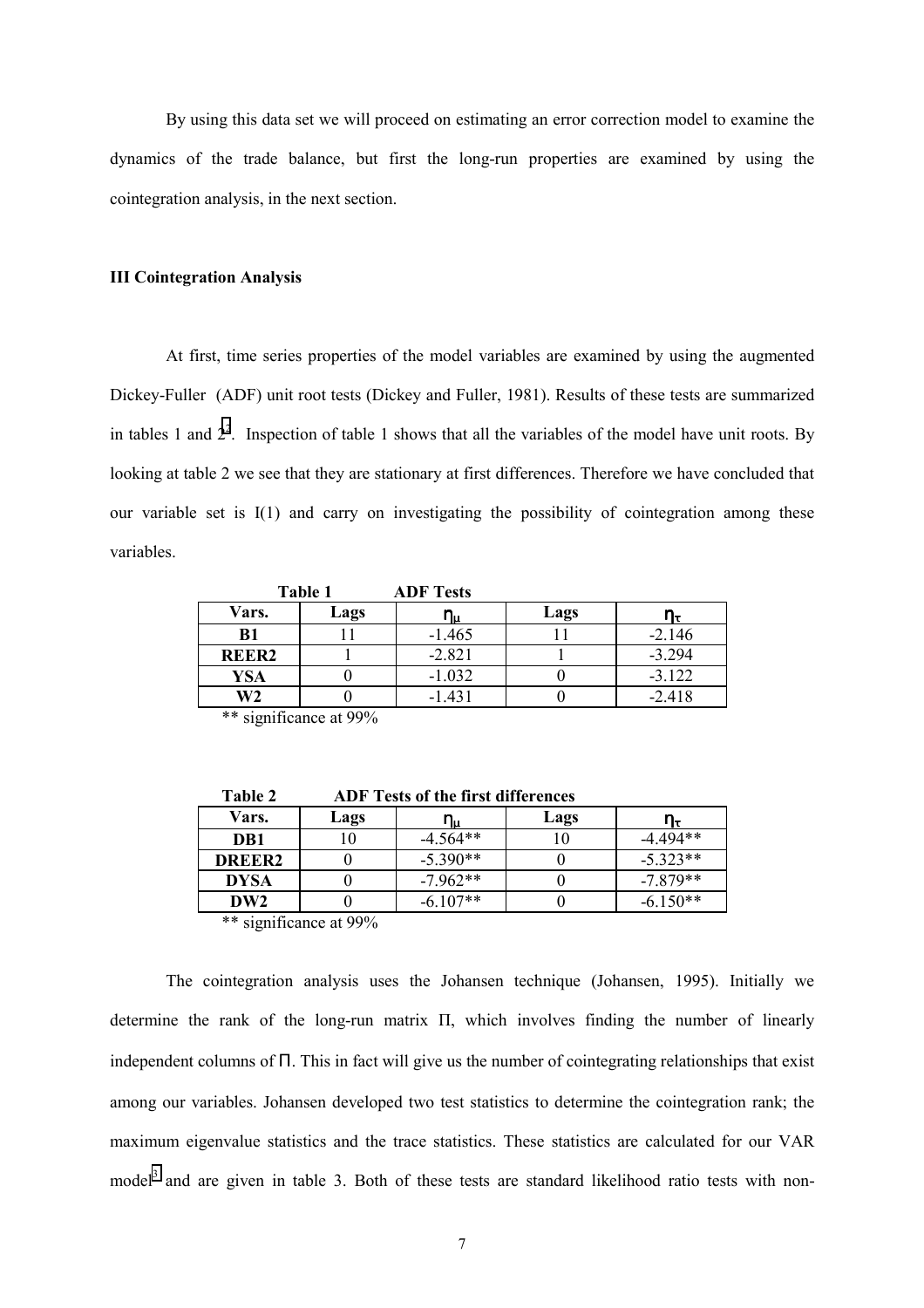standard distributions<sup>4</sup>. The maximum eigenvalue statistics test that there are r cointegrating vectors against the alternative that  $r + 1$  exists. The trace statistics on the other hand test the null of  $r = k (k=1,2,4)$ ... , n-1) against the alternative of unrestricted r.

| Ho                         | $H_1$   | Max.<br>Eigenv. | 95%<br>crit.<br>value | Ho         | $H_1$      | <b>Trace</b><br>stat. | 95%<br>crit.<br>value |
|----------------------------|---------|-----------------|-----------------------|------------|------------|-----------------------|-----------------------|
| $r = 0$                    | $r = 1$ | $46.24**$       | 31.79                 | $r = 0$    | $r \geq 1$ | 84.88**               | 63.00                 |
| $r \leq 1$                 | $r = 2$ | 20.77           | 25.42                 | $r \leq 1$ | $r \geq 2$ | 38.63                 | 42.34                 |
| $r \leq 2$                 | $r = 3$ | 10.35           | 19.22                 | $r \leq 2$ | $r \geq 3$ | 17.87                 | 25.77                 |
| $r \leq 3$<br>$\cdot$<br>. | $r=4$   | 7.52            | 12.39                 | $r \leq 3$ | $r = 4$    | 7.52                  | 12.39                 |

 **Table 3 Rank (r) Determination for Π**

\*\* significance at 95%

Table 3 gives the results of the maximum eigenvalue statistics and 95% critical values on the third and fourth columns and the trace statistics and 95% critical values on the seventh and eighth columns. Both of these tests indicate that there exists a single cointegration relationship among our four variables.

After determining the cointegration rank we have also tested linear restrictions on  $\alpha$  and  $\beta$ . Given that the rank of  $\Pi$  is one, the  $\alpha$  and  $\beta$  vectors are as follows:

$$
\alpha = \begin{bmatrix} \theta_0 \\ \theta_1 \\ \theta_2 \\ \theta_3 \end{bmatrix}^{B1}_{YSA} \beta' = \begin{bmatrix} B_1 & \text{REER2} & \text{YSA} & \text{W2} & \text{Trend} \\ \theta_4 & \theta_5 & \theta_6 & \theta_7 & \theta_8 \\ \text{W2} & \text{W2} & \text{W2} & \text{W2} & \text{W3} \end{bmatrix}
$$

First we will test linear restrictions on  $\alpha$ , which are the weak exogeneity tests. The condition for  $X_{it}$  in equation (2) to be weakly exogenous for  $\beta$  is that  $\Delta X_{it}$  does not contain information about the long-run parameters β, and this is achieved if rows of  $\alpha$  corresponding to that variable are equal to zero. If a variable is weakly exogenous it means that it is possible to condition the short-run model on that variable without any loss of information, and will provide parsimony. Table 4 summarizes the results of these tests. Our assessment illustrate that weak exogeneity could only be rejected for **B1** and **REER2**; the domestic income and world income variables' weak exogeneity are not rejected with high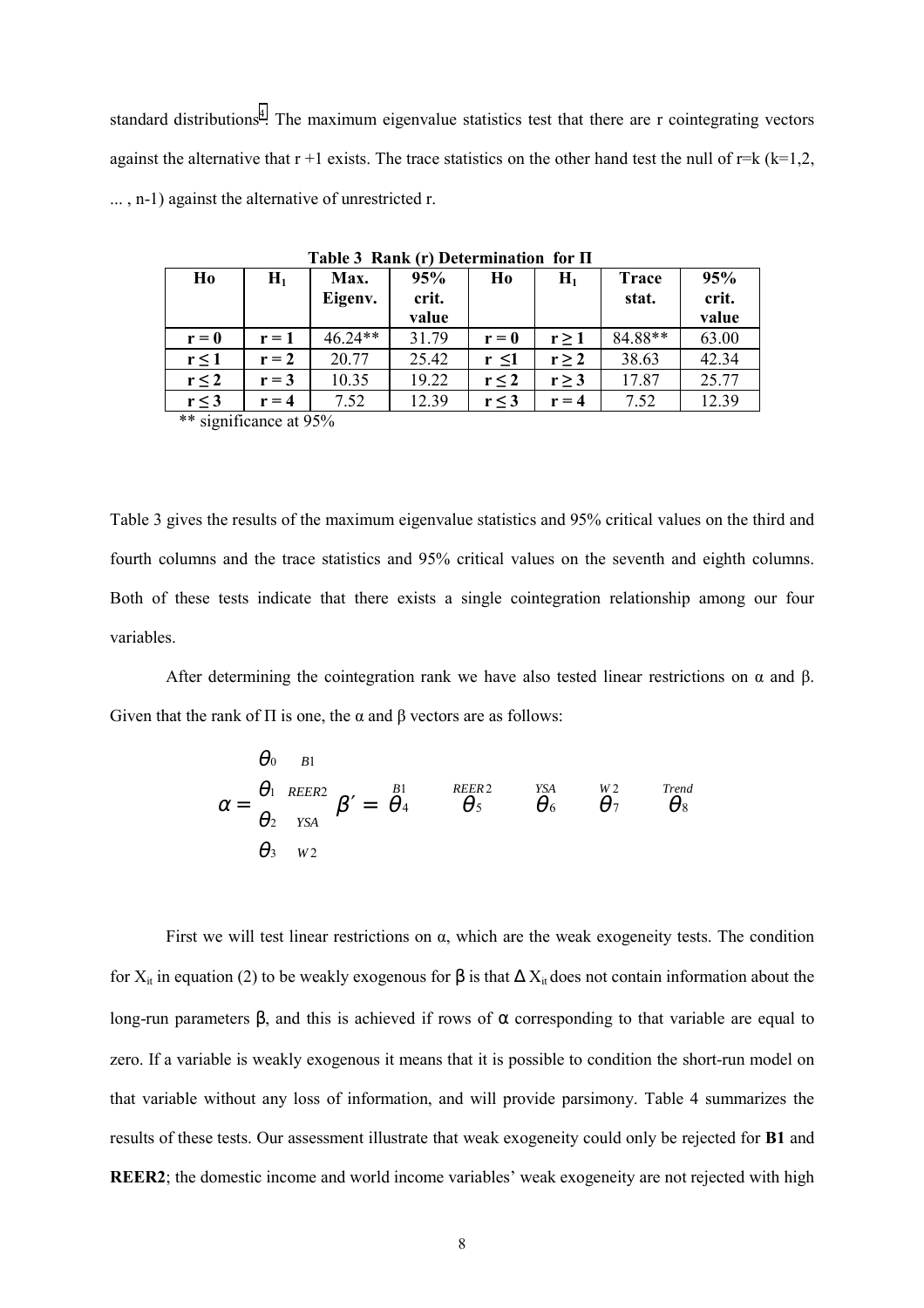probability. To further strengthen our result we have also excluded these two variables  $\alpha$  coefficients simultaneously and again we found that **YSA** and **W2** are simultaneously weakly exogenous.

| <b>Variables</b>          | $\beta$ unrestricted, rank = 1         |
|---------------------------|----------------------------------------|
| B1                        | $\chi$ 2 (1) = 14.277<br>$[0.0002]**$  |
| REER <sub>2</sub>         | $\chi$ 2 (1) = 17.860 [0.0000]<br>$**$ |
| YSA                       | $\chi$ 2 (1) = 0.0543 [0.8157]         |
| W <sub>2</sub>            | $\chi$ 2 (1) = 0.0616 [0.8039]         |
| <b>YSA &amp; W2</b>       | $\chi$ 2 (2) = 0.1229 [0.9404]         |
| $**$ gianificanos of 000/ |                                        |

**Table 4 Weak Exogeneity Tests (Linear restrictions on** α**)**

significance at 99%

In order to identify the long-run relationship we have also tried some exclusion tests on β, which is the cointegration vector. Results of these tests are summarized in table 5. Initially exclusion of every variable from β is tested; main conclusion from this experiment is that exclusion of **YSA** and W<sub>2</sub> cannot be rejected. Thus we can conclude that in the long-run real exchange rate is the only variable that determines the trade balance, and domestic and foreign incomes have no influence over the trade balance. Finally in the last row of table 5 the result of restrictions on β simultaneously with the weak exogeneity restrictions lies, and it can be seen that it is not rejected. Therefore we decide to use this specification for our cointegration vector. This final specification is given in table 6.

| Table 5                                                     | General Restrictions on $\Pi$    |
|-------------------------------------------------------------|----------------------------------|
| <b>Restrictions</b>                                         | <b>LR-tests</b>                  |
| $\theta_4=0$                                                | $\chi$ 2 (1) = 25.416 [0.0000]** |
| $\theta_5=0$                                                | $\chi$ 2 (1) = 4.1965 [0.0405]*  |
| $\theta_6=0$                                                | $\chi$ 2 (1) = 0.1129 [0.7369]   |
| $\theta_7=0$                                                | $\chi$ 2 (1) = 3.7852 [0.0517]   |
| $\theta_8 = 0$                                              | $\chi$ 2 (1) = 3.6700 [0.0554]   |
| $\theta_4 = \theta_5 = 0$                                   | $\chi$ 2 (2) = 30.217 [0.0000]** |
| $\theta_6 = \theta_7 = 0$                                   | $\chi$ 2 (2) = 4.8645 [0.0878]   |
| $\theta_6 = \theta_7 = \theta_8 = 0$                        | $\chi$ 2 (3) = 20.275 [0.0001]** |
| $\theta_2 = \theta_3 = \theta_6 = \theta_7 = 0 \& \theta_4$ | $\chi$ 2 (4) = 7.1125 [0.1301]   |
|                                                             |                                  |
| * significance at 95%                                       | ** significance at 99%           |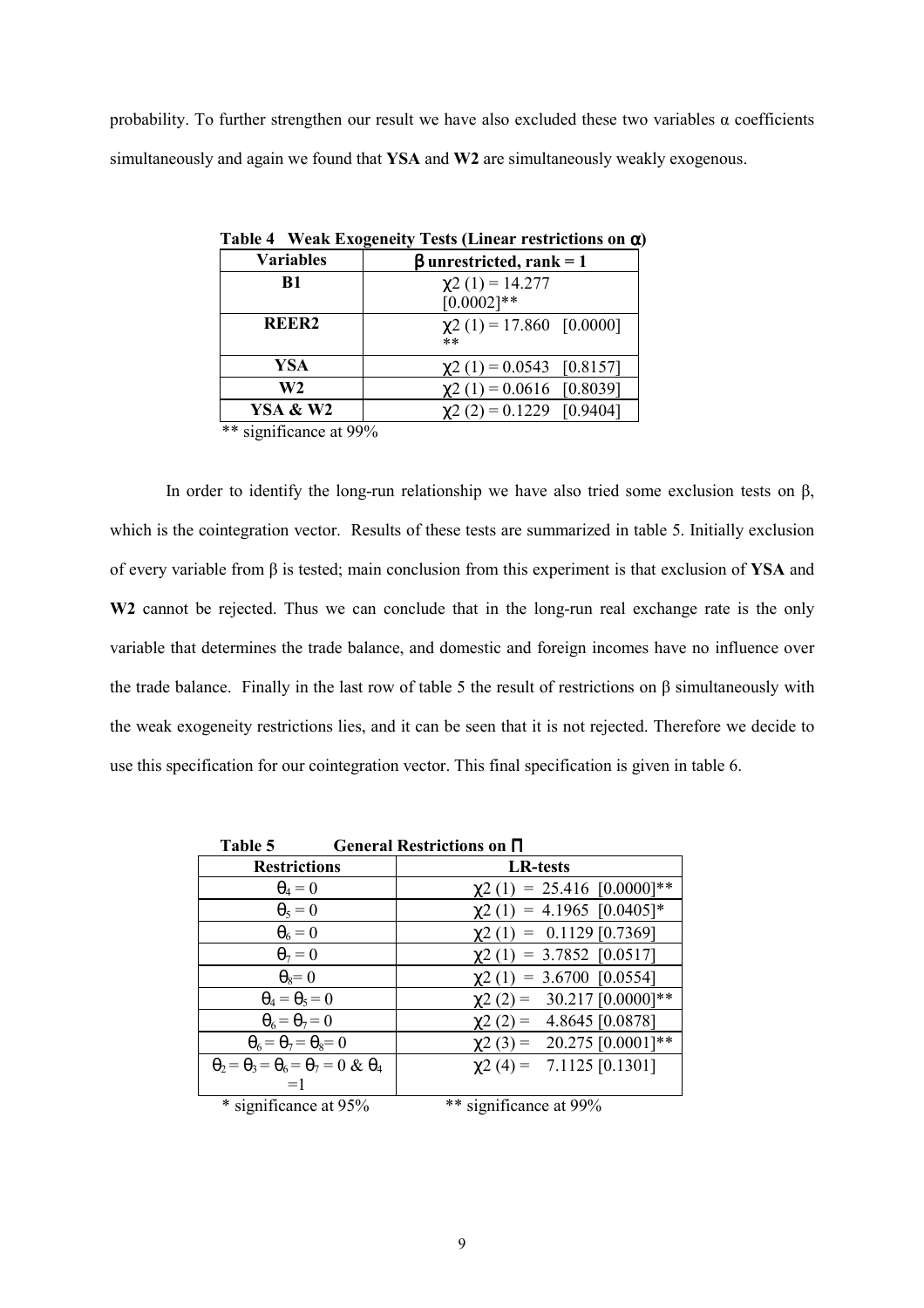In table 6 restricted cointegration vector β, restricted adjustment coefficients vector  $α$ , and finally restricted long-run matrix  $\Pi$  is given. These results show that in the long-run real exchange rate is the main factor that influences the trade balance. Also our cointegration analysis showed that a real depreciation of TL improves the trade balance of Turkey in the long-run.

| Table 6<br>Restricted Long-run Matrices under $\theta_2 = \theta_3 = \theta_6 = \theta_7 = 0$ & $\theta_4 = 1$ |           |                   |                                    |                |              |  |
|----------------------------------------------------------------------------------------------------------------|-----------|-------------------|------------------------------------|----------------|--------------|--|
| Standardized $\beta$ ' eigenvectors                                                                            |           |                   |                                    |                |              |  |
|                                                                                                                | <b>B1</b> | REER <sub>2</sub> | <b>YSA</b>                         | W <sub>2</sub> | <b>Trend</b> |  |
|                                                                                                                | 1.000     | $-1.4419$         | 0.000                              | 0.000          | 2.5845       |  |
|                                                                                                                |           |                   | Standardized $\alpha$ coefficients |                |              |  |
|                                                                                                                |           | <b>B1</b>         | $-0.787$                           |                |              |  |
|                                                                                                                |           | <b>REER2</b>      | $-0.051$                           |                |              |  |
|                                                                                                                |           | <b>YSA</b>        | 0.000                              |                |              |  |
|                                                                                                                |           | W <sub>2</sub>    | 0.000                              |                |              |  |
| Restricted long-run matrix $\Pi = \alpha \beta'$ , rank 1                                                      |           |                   |                                    |                |              |  |
|                                                                                                                | B1        | <b>REER2</b>      | <b>YSA</b>                         | W <sub>2</sub> | Trend        |  |
| <b>B1</b>                                                                                                      | $-0.7867$ | 1.1344            | 0.0000                             | 0.0000         | $-2.0332$    |  |
| <b>REER2</b>                                                                                                   | $-0.0513$ | 0.0739            | 0.0000                             | 0.0000         | $-0.1325$    |  |
| YSA                                                                                                            | 0.0000    | 0.0000            | 0.0000                             | 0.0000         | 0.0000       |  |
| W <sub>2</sub>                                                                                                 | 0.0000    | 0.0000            | 0.0000                             | 0.0000         | 0.0000       |  |

## **IV Vector Error Correction Model**

In this section we have estimated equation (2) by using our cointegration results from section IV. First we have formed the error term of equation (2) by defining a new variable as follows:

## **C = B1 - 1.4419 REEER2 + 2.5845 Trend (4)**

The error correction model then consists of following variables **DB1**, **DEER2** as dependent variables and **DYSA**, **DW2** and the error correction term **C** as explanatory variables. The variables are differenced to map the system to I(0), and the model is conditioned on **DYSA** and **DW2** by using the weak exogeneity result of the previous section. After reducing the insignificant parameters of the model by using F-tests we have achieved the following error correction model, which is summarized in table 7.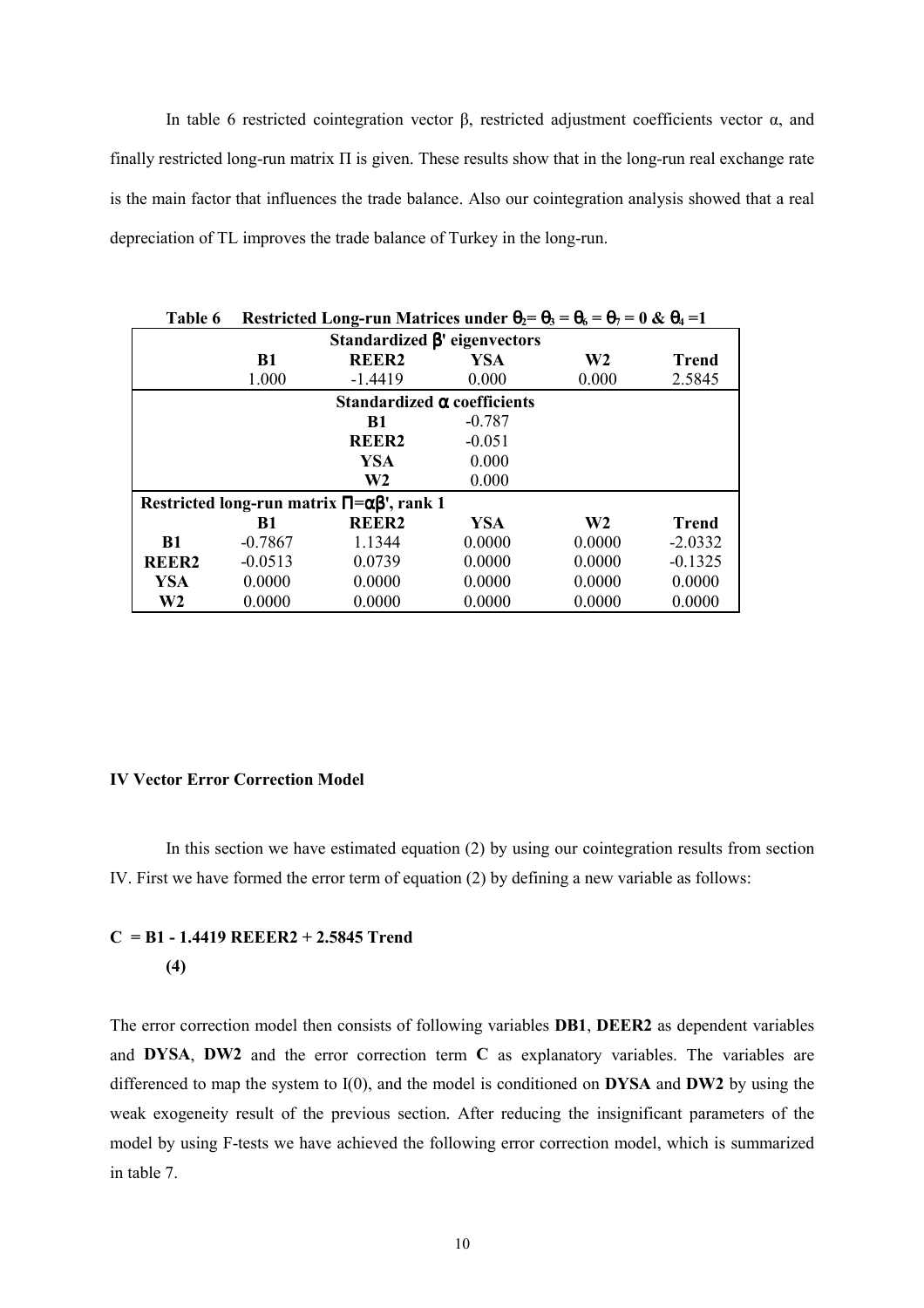| Table 7              | <b>Reduced ECM</b>    |                       |
|----------------------|-----------------------|-----------------------|
| <b>Coefficients</b>  | D <sub>B1</sub>       | <b>DREER2</b>         |
| <b>DB1</b> 1         | $-0.7054$ $(-.25)$ ** | $-0.0191$ $(-2.27)$ * |
| <b>DB1 2</b>         | $-0.8393$ $(-.72)$ ** | $-0.0224$ $(-2.44)$ * |
| <b>DREER 2</b>       | $5.2551(2.45)^*$      | $-0.2318$ $(-1.73)$   |
| DYSA 1               | $-8.0897$ $(-.71)$ ** | 0.0192(0.14)          |
| C <sub>3</sub>       | $-0.7608$ $(-.44)$ ** | $-0.0480$ (-          |
|                      |                       | $4.47$ <sup>**</sup>  |
| Constant             | $-111.70$ $(-.06)$ ** | $-7.5398$ (-          |
|                      |                       | $4.38$ <sup>**</sup>  |
| Corr. of actual $\&$ | 0.7213                | 0.5693                |
| fitted               |                       |                       |

\* significance at 95% \*\* significance at 99%

By looking at table 7 it can be seen that in the short-run the foreign income variable is not included in the model since both the first and the second lags are found to be highly insignificant in both equations and exclusion of them is not rejected. Therefore we have concluded that it has no effect on the trade balance, or on the real exchange rate in the short-run as well as in the long-run. The trade balance equation shows that in the short-run besides the autoregressive terms, the real exchange rate and the domestic income are the main determinants of the trade balance. Even though the domestic income has no influence over the trade balance in the long-run, it can be seen that an increase in the domestic income reduces the trade balance in the short-run, as predicted by the theory. When we take a look at the affect of real exchange rate on the trade balance equation we see that the lagged real exchange term is only significant at 95%. We have also tested the exclusion of this term and this test results as  $\chi^2$  (1) = 6.3822 which has a probability value of 0.0115 so it was rejected at 98.8 %. This shows that in the short-run a real depreciation will cause an improvement in the trade balance. Therefore the trade balance equation of the VECM doesn't show the expected short-run J-Curve response. However, in order to consider the model's complete short-run dynamics we should also check the feedback effects of the system.

For that we have to take a look at the exchange rate equation and in the next section we will further take a look at the impulse responses of the error correction model to complete our short-run dynamic analysis. When we look at the second equation of the VECM we see that there is feedback between the trade balance and the real exchange rate since the lagged trade balance terms influence the real exchange rate equation. In the short-run an improvement in the trade balance would cause a real appreciation of the TL. In terms of the real exchange rate equation we see that **DB1** and the error correction term, **C** are the only significant variables and thus domestic and foreign incomes have no effect on the real exchange rate in the short-run. The feedback between the trade balance and the real exchange rate is such that a real depreciation would improve the trade balance, which in turn would cause a real appreciation; this would cause a worsening in the trade balance, which would cause a real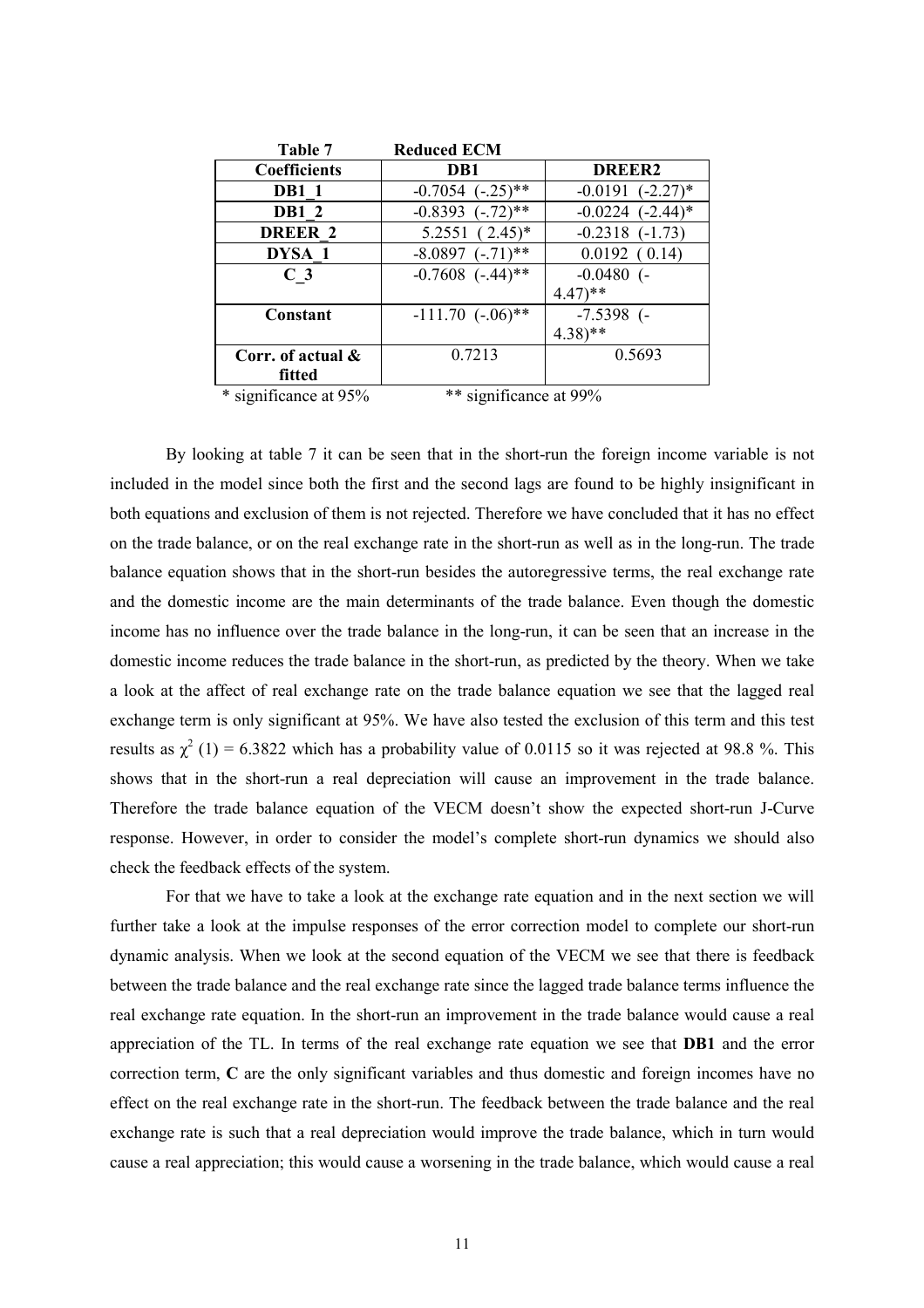depreciation. Therefore we would expect to see a cyclical pattern when we look at the time profiles of the trade balance and the real exchange rate. We will come back to this issue in the next section.

Again by looking at table 7 we see that the estimated ECM's error correction coefficients of both equations are significant and consistent with the  $\alpha$  coefficients estimated during the cointegration analysis of section III. Our error correction terms are both less than zero which implies that there will be a short-run adjustment towards the long-run equilibrium value.

| DB1<br>DREER <sub>2</sub><br>0.1328 [0.9695]<br>0.4216<br>AR 1-4 F(4,43)<br>[0.7922]<br>15.717<br>1.1002[0.5769]<br>Normality $\chi$ 2 (2)<br>$[0.0004]**$<br>0.2639<br>0.4724[0.7556]<br><b>ARCH 1-4 F(4,</b> |  |  |  |  |
|----------------------------------------------------------------------------------------------------------------------------------------------------------------------------------------------------------------|--|--|--|--|
|                                                                                                                                                                                                                |  |  |  |  |
|                                                                                                                                                                                                                |  |  |  |  |
|                                                                                                                                                                                                                |  |  |  |  |
|                                                                                                                                                                                                                |  |  |  |  |
|                                                                                                                                                                                                                |  |  |  |  |
|                                                                                                                                                                                                                |  |  |  |  |
| [0.8993]<br>39)                                                                                                                                                                                                |  |  |  |  |
| 1.3124<br><b>Hetero</b> F(10, 36)<br>1.2228[0.3100]                                                                                                                                                            |  |  |  |  |
| [0.2611]                                                                                                                                                                                                       |  |  |  |  |
| 0.7549<br>0.9550[0.5357]<br>Hetero-X                                                                                                                                                                           |  |  |  |  |
| [0.7382]<br>F(20,26)                                                                                                                                                                                           |  |  |  |  |
| <b>Vector Tests</b>                                                                                                                                                                                            |  |  |  |  |
| 1.0481                                                                                                                                                                                                         |  |  |  |  |
| AR 1-4 F(16, 76)<br>[0.4186]                                                                                                                                                                                   |  |  |  |  |
| 17.806<br>Normality $\chi$ 2 (4)                                                                                                                                                                               |  |  |  |  |
| $[0.0013]**$                                                                                                                                                                                                   |  |  |  |  |
| 1.2742<br>Hetero F(30, 100)                                                                                                                                                                                    |  |  |  |  |
| [0.1868]                                                                                                                                                                                                       |  |  |  |  |
| 1.1974<br>Hetero-X $F(60,72)$                                                                                                                                                                                  |  |  |  |  |
| [0.2312]                                                                                                                                                                                                       |  |  |  |  |

**Table 8 Diagnostic Tests of the reduced model**

\*\* significance at 99%

Finally, in table 8 diagnostics tests of the ECM are given<sup>5</sup>. These show that neither the individual equations nor the model as a whole suffer from autocorrelation or heteroscedasticity. It appears that our second equation suffers from non-normality, and that problem is also apparent in the vector test too. We have also checked the stability of the model by looking at break-point recursive Chow tests, which are plotted in figure 1. This figure shows that all break-point Chow tests lie within the 1% band, and hence non of them are significant. Thus, parameter constancy cannot be rejected.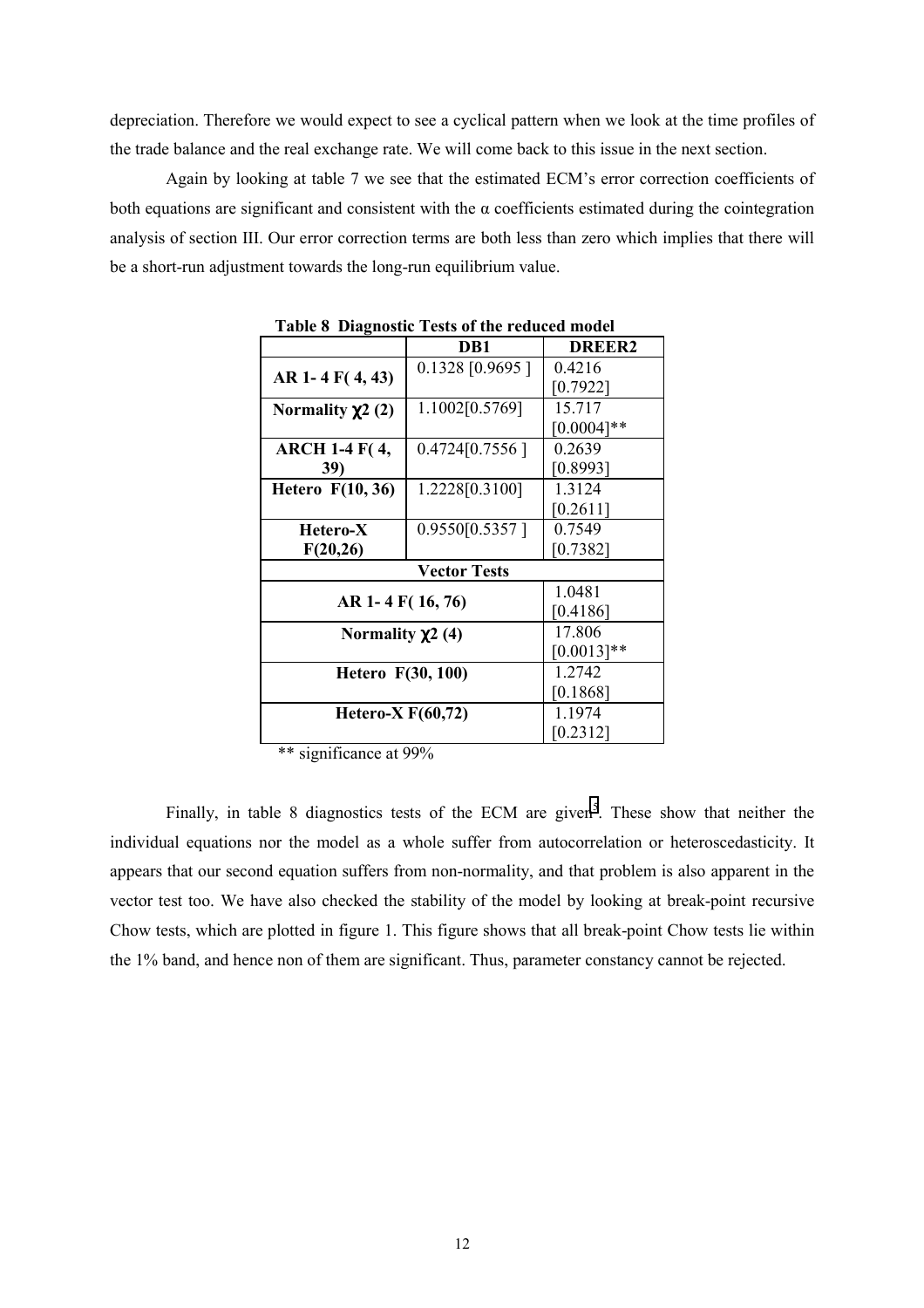

**Figure 1 Parameter constancy; Break-point Chow tests**

## **V Impulse Response Analysis**

Impulse response analysis involves measuring the effect of shocks at a point in time on the expected future values of the variables of the dynamic system through time. This entails plotting the impulse response functions through time. A vector autoregression can be written as a vector moving average representation. In the moving average representation coefficients of the error terms are called the impact multipliers and can be used in measuring the interaction between the variables of the model. Thus the idea is similar to the Keynesian multiplier analysis as suggested by Koop et al. (1996) and would include the feedback effects. The classical impulse response analysis uses orthogonalized impulse responses where underlying shocks to the VAR system are orthogonalized using Cholesky decomposition. The problem with this approach is that impulse responses are not unique and they are not invariant to the ordering of the variables in the VAR. This problem can be dealt by imposing a priori restrictions so that covariance matrix is diagonal. These structural restrictions could have theoretical justification in some cases but it is not always possible to justify a particular set of restrictions. Koop et al. (1996) and Pesaran and Shin (1998) suggest generalized impulse response analysis as an alternative method in which impulse responses would be unique and invariant to the ordering of the variables. Generalized impulse responses are constructed as an average of present and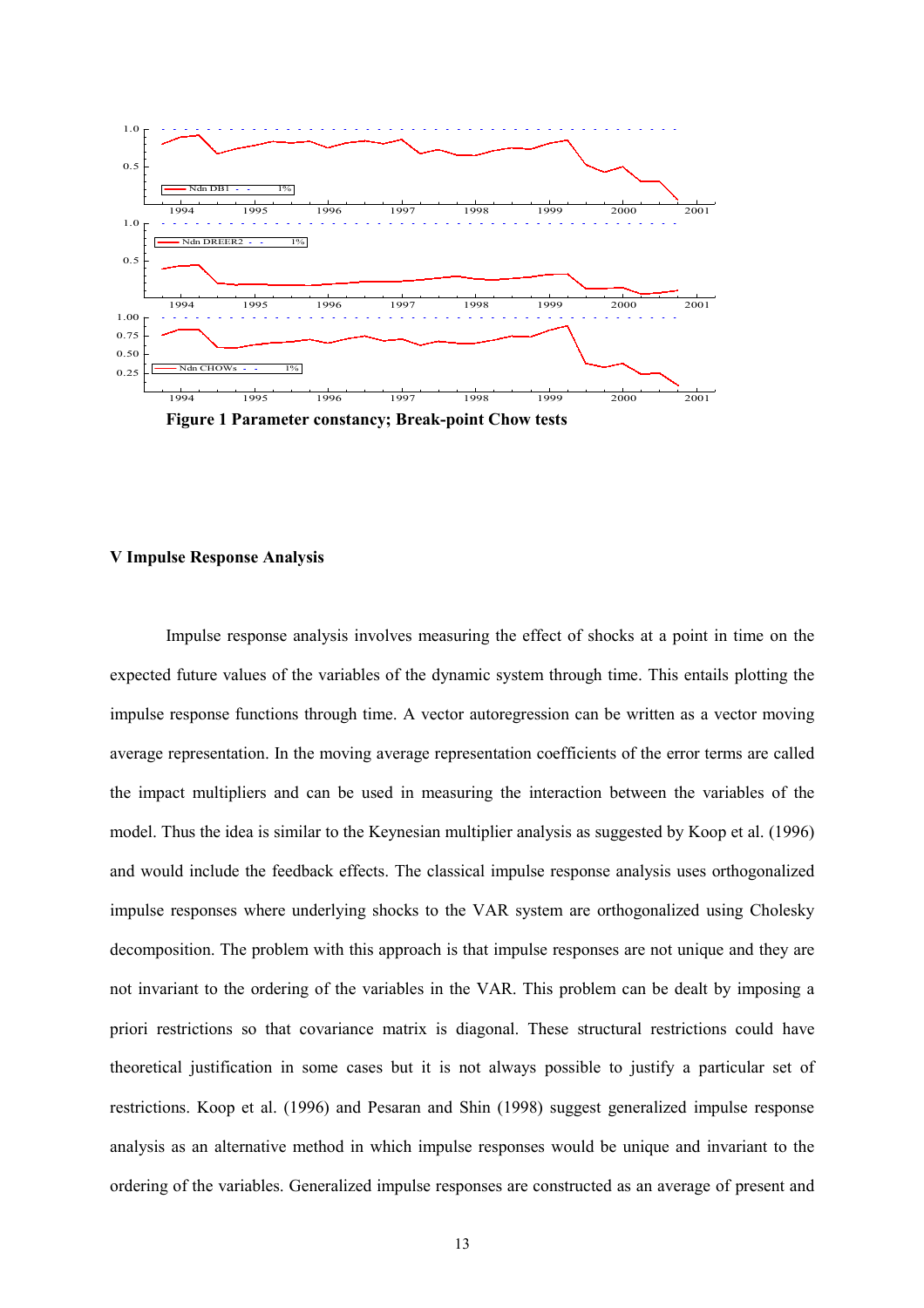



**Figure 2 Generalized Impulse Responses**

Here we will take a look at the generalized impulse responses of the ECM estimated in section IV. The generalized impulse responses are plotted in figure 2. These show the impact of one standard error shocks in the DB1 equation and REER2 equation respectively. Here we can determine how the system will respond to a shock in the exchange rate equation, and specifically by looking at the time profile of responses of the trade balance equation we can conclude about the suitability of the J-curve hypothesis to this particular data set. If the J-curve hypothesis were correct we would expect to see an initial decline in the responses of the trade balance in response to a shock in the exchange rate and a later improvement to complete the J-curve behavior. However our findings show that we do not see this pattern when we look at the impulse responses of DB1 as a response to a shock in REER2 equation. Rather what we observe is an initial improvement, then a worsening and an improvement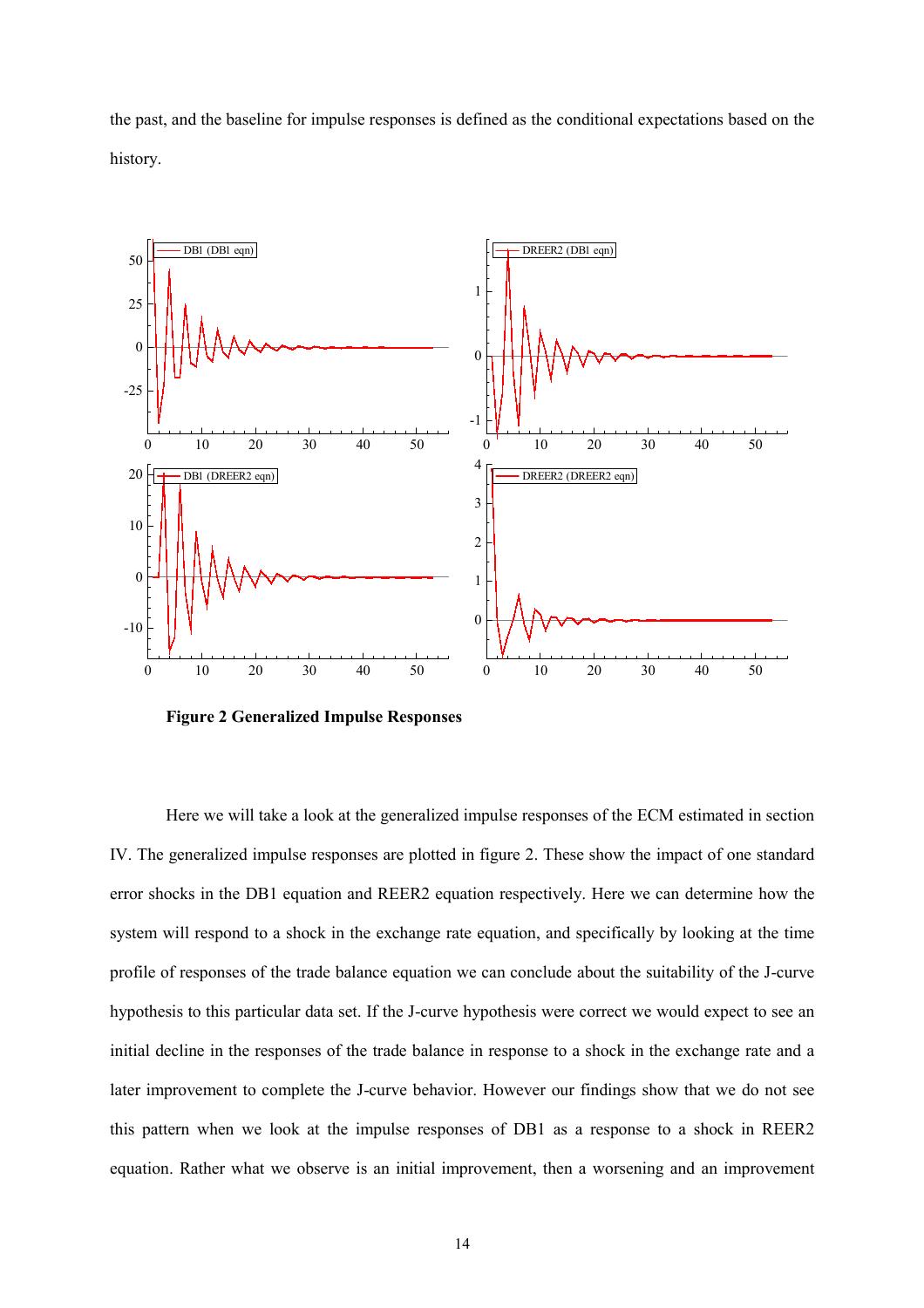and so on. Thus a cyclical pattern emerges which approximately dies out in 20 quarters. This is the feedback effect that we have also explained in section IV.



**Figure 3 Cumulative Generalized Impulse Responses**

Figure 3 plots the cumulative impulse responses of the shocks in trade balance equation and the real exchange rate equation respectively. These show that the cumulative effect of a real exchange rate shock is an improvement in the trade balance. In line with the feedback that we have observed in the ECM a trade balance shock appreciates the real exchange rate.

The cyclical pattern observed here is reminiscent of the findings of Marwah and Klein (1996) for the US and Canadian data, where they found that there is a tendency for trade balance to worsen first after a depreciation and then to improve, but after several quarters there appears to be a tendency to worsen again for both the US and Canada. Backus et al (1994) also talk about the S shaped response of the trade balance to the changes in terms of trade. Similarly Roberts (1995) talks about possibility of an S-curve to emerge in terms of trade account dynamics.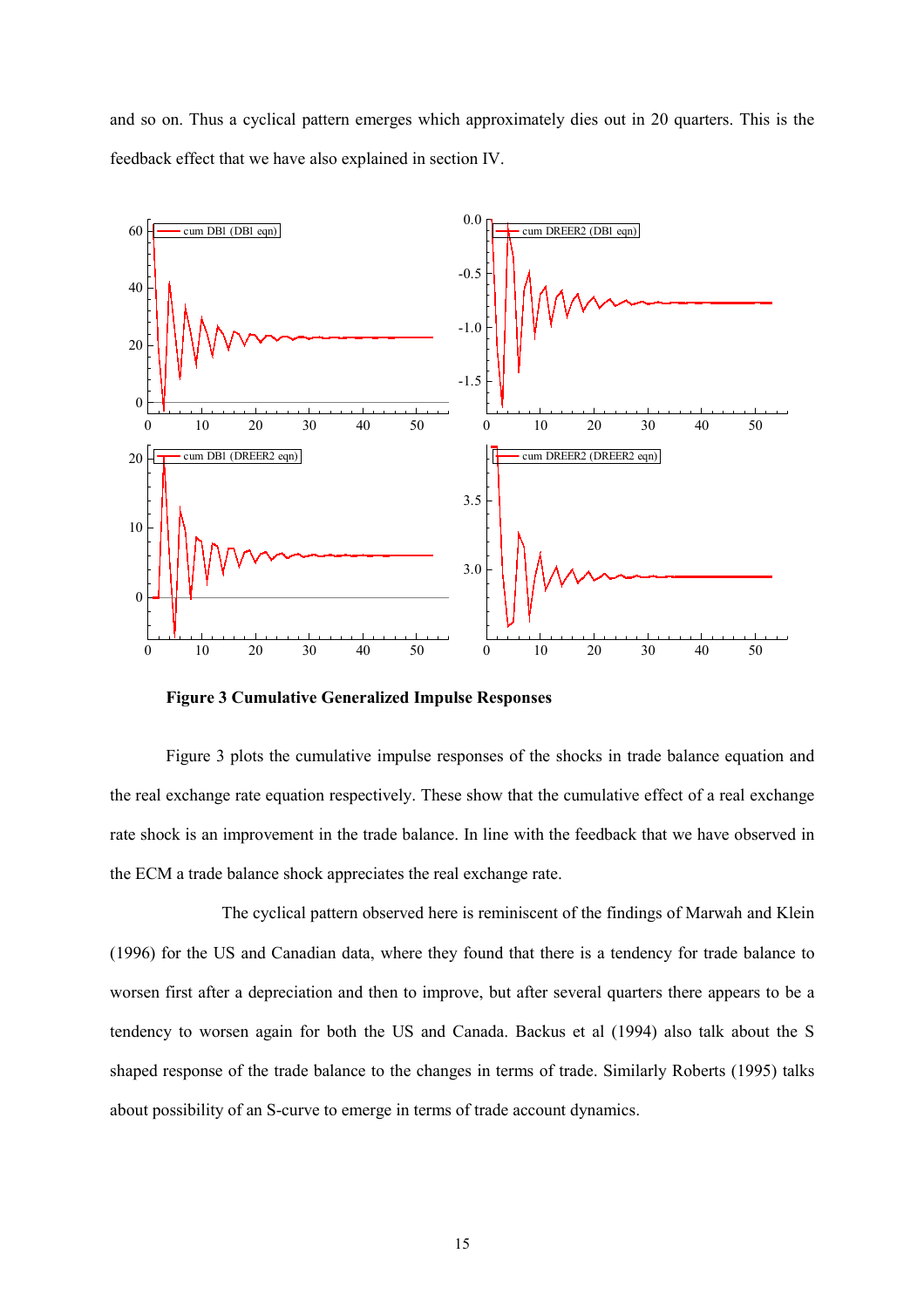## **VI Conclusion**

Here we have studied the short-run and long-run behavior of the trade balance and real exchange rate in a dynamic model. First of all cointegration analysis showed that as opposed to R&Y, Rose (1990) and (1991) for Turkish data there is a long-run relationship between the trade balance and the real exchange rate, and as the economic theory suggests in the long-run a real depreciation of TL improves the Turkish trade balance. Thus, we can conclude that Marshall-Lerner condition does hold for Turkish data during the study period in the long-run. This result is consistent with the long-run result found by Brada et al. (1997). We have further found that in the long-run neither domestic, nor foreign incomes have an effect on the trade balance.

In search for the J-curve in the Turkish data we have also looked at the short-run dynamics by using a VECM. The short-run model indicated that there is feedback between the trade balance and the real exchange rate and this feedback is in such a way that it suggests a cyclical pattern in terms of the responses of the trade balance to a real depreciation. However we can also say that our analysis doesn't find an evidence of the short-run worsening of trade balance implied by the J-curve hypothesis.

Finally the impulse response analysis is also supported the cyclical feedback pattern implied by the ECM. From the impulse response analysis we have concluded that a real exchange rate shock will initially improve then worsen and then improve the trade balance. This cyclical pattern dies out in approximately 5 years time. This pattern does not support the classical J-curve hypothesis of the literature but is in line with the newly suggested S-curve pattern of Backus et al (1994).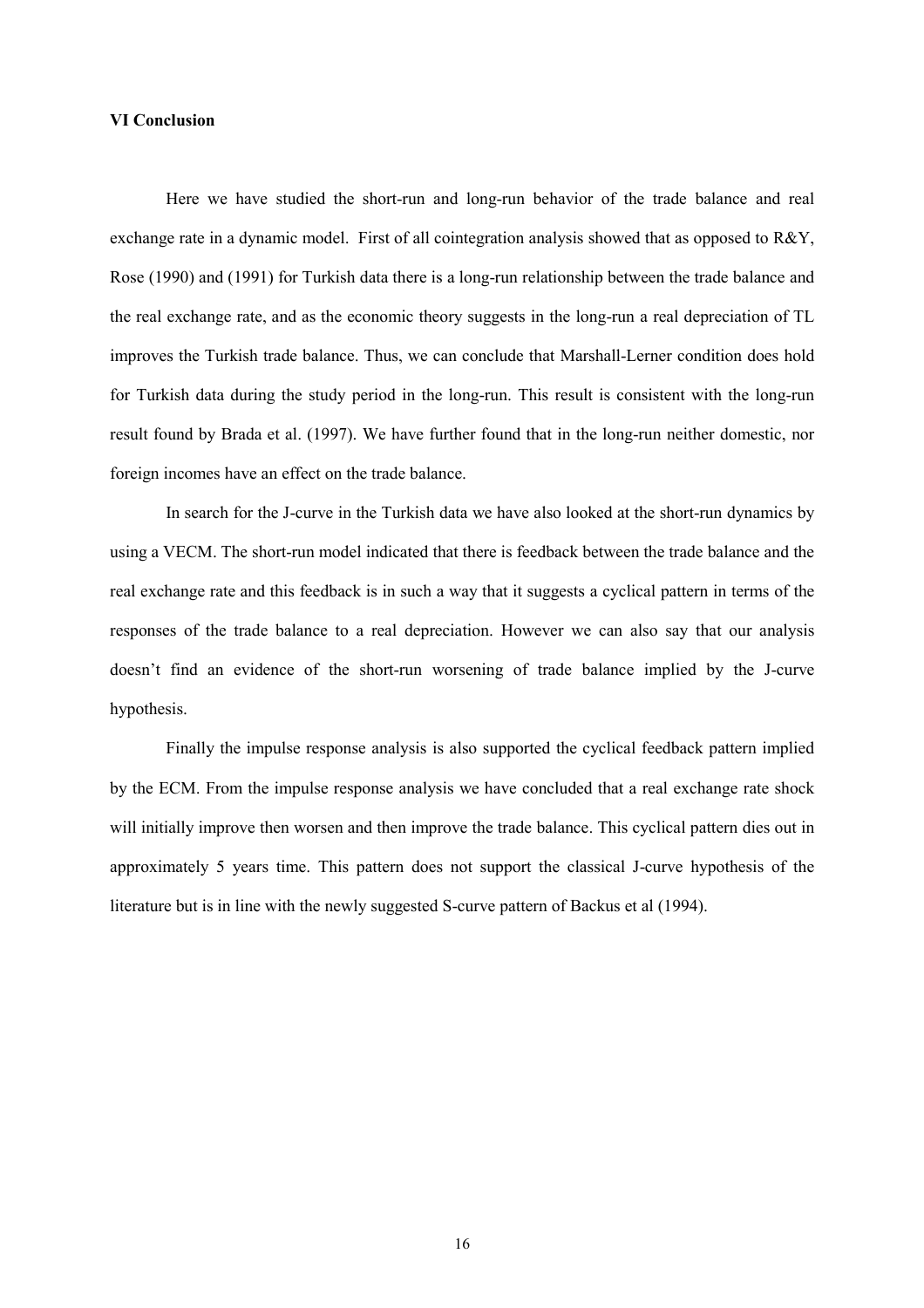## **References**

- Backus, D.K., Kehoe P.J. and Kydland F.E., (1994) Dynamics of the trade balance and the terms of trade: the J-curve?, **American Economic Review**, 84(1), 84-103.
- Bahmani-Oskooee M. and Brooks T.J., (1999) Bilateral J-curve between US and her trading partners, **Weltwirtschaftliches Archiv**, 135(1), 156-165.
- Brada J. C., Kutan A.M. and Zhou S., (1997) The exchange rate and the balance of trade: The Turkish experience, **The Journal of Development Studies**, 33(5), 675-692.

Demirden T. and Pastine I., (1995) Flexible exchange rates and the J-curve: an alternative approach, **Economic Letters**, 48, 373-377.

Dickey, D. A. and Fuller W. A. (1981) Likelihood ratio statistics for autoregressive time series with a unit root, **Econometrica**, 49, 1057-72.

Doornik J.A. and Hansen H., (1994) A practical test for univariate and multivariate normality, Discussion paper, Nuffield College.

Engle, R.F. and Granger C.W.J., (1987) Cointegration and error correction: Representation estimation and testing, **Econometrica**, 55, 251-276.

Goldstein M. and Khan M.S., (1985) Income and price effects in foreign trade, in R.W.Jones and P.B.

Kenen eds., **Handbook of International Economics**, (Amsterdam, North Holland)

Johansen, S., (1995) **Likelihood-Based Inference in Cointegrated Vector Autoregressive Models**, (Oxford, Oxford University Press).

Koray F. and McMillin W.D., (1999) Monetary shocks, the exchange rate, and the trade balance, **Journal of International Money and Finance**, 18, 925-940.

Koop G., Pesaran M.H. and Potter S.M., (1996) Impulse response analysis in nonlinear multivariate models, **Journal of Econometrics**, 74, 119-147.

Krugman P.R and Baldwin R.E., (1987) The persistence of the U.S. trade deficit, **Brookings Papers on Economic Activity**, 1, 1-43.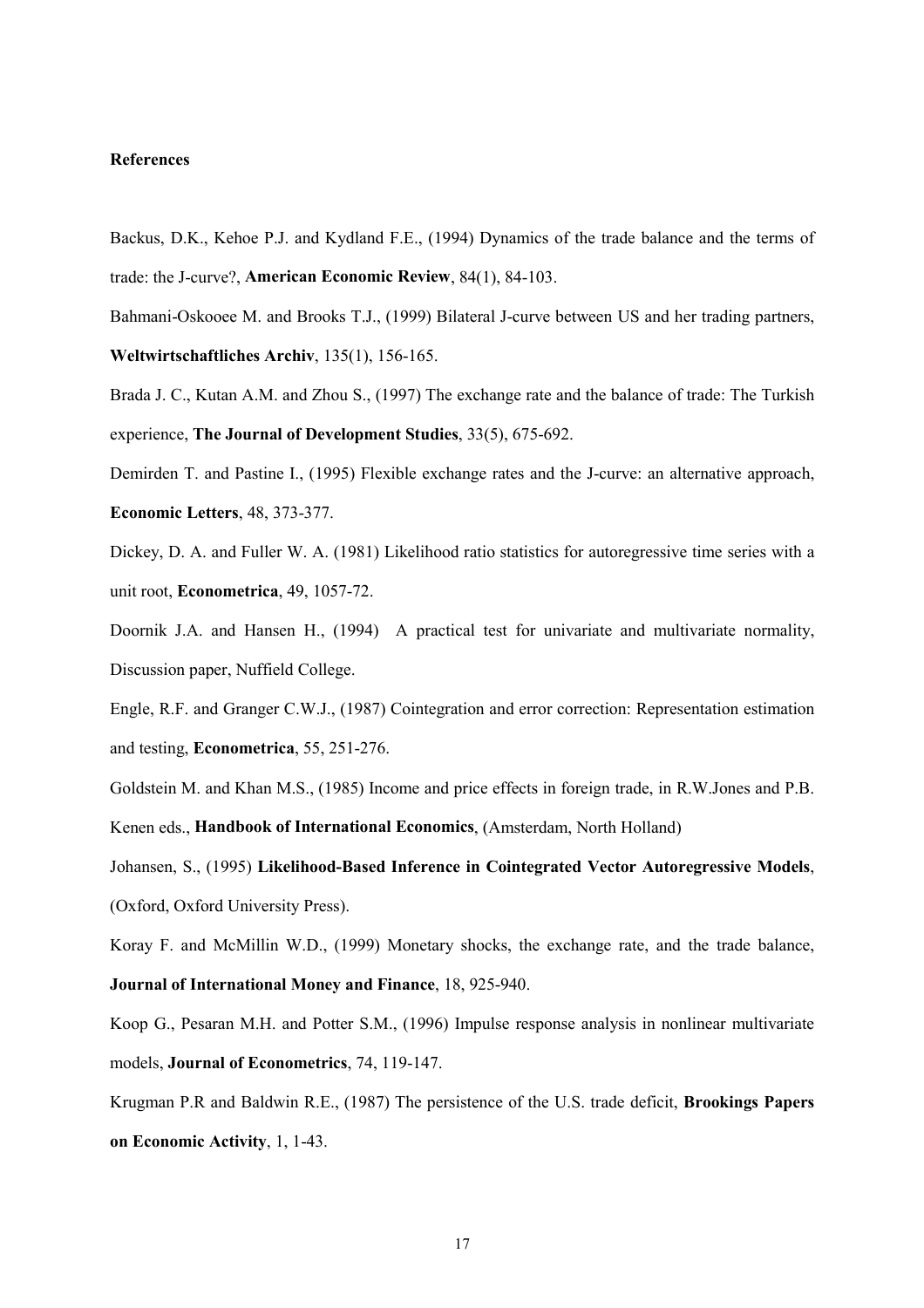Leonard G. and Stockman A.C., (2001) Current accounts and exchange rates: a new look at the evidence, NBER working paper no:8361.

Marwah K. and Klein L.R., (1996) Estimation of J-curves: United States and Canada, **Canadian Journal of Economics**, 29(3), 523-539.

Osterwald-Lenum M., (1992) A note with quintiles of the asymptotic distribution of the ML cointegration rank test statistics, **Oxford Bulletin of Economics and Statistics**, 54, 461-72.

Pesaran H.H and Shin Y., (1998) Generalized impulse response analysis in linear multivariate models, **Economics Letters**, 58, 17-29.

Roberts M.A., (1995) The second J-curve and trade account dynamics, **Applied Economics Letters**, 2, 31-33.

Rose A.K. and Yellen J.L., (1989) Is there a J-curve?, **Journal of Monetary Economics**, 24, 53-68.

Rose A.K., (1990) Exchange rates and the trade balance: some evidence from developing countries, **Economic Letters**, 34, 271-275.

Rose A.K., (1991) The role of exchange rates in a popular model of international trade: does the Marshall-Lerner condition hold?, **Journal of International Economics**, 30, 301-316.

Singh T., (2002) India's trade balance: the role of income and exchange rates, **Journal of Policy Modeling**, in press.

White H., (1980) A heteroscedastic-consistent covariance matrix estimator and a direct test for heteroscedasticity, **Econometrica**, 48, 817-838.

Wilson P. and Tat K.C., (2001) Exchange rates and the trade balance: the case of Singapore 1970- 1996, **Journal of Asian Economics**, 12, 47-63.